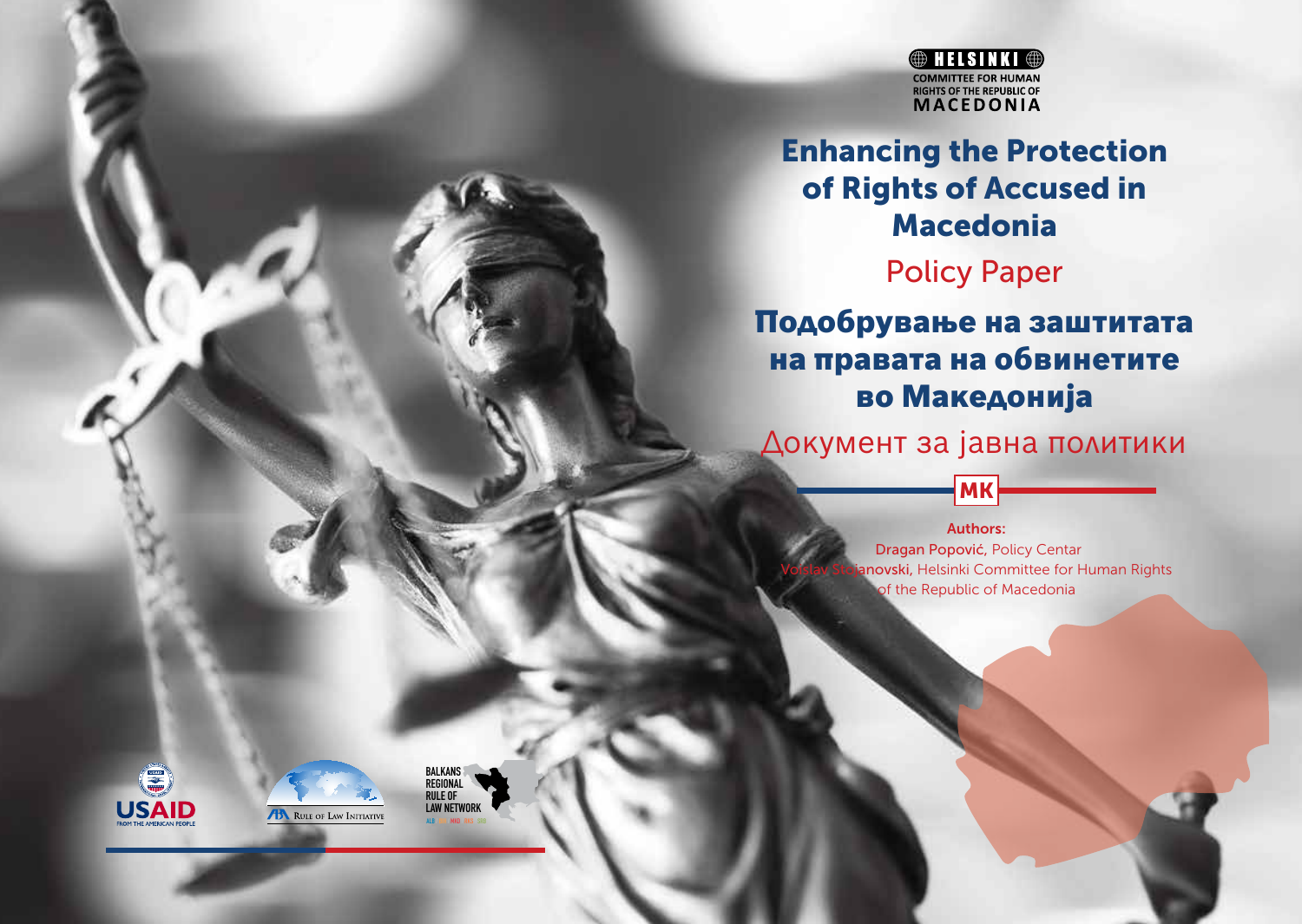





# Enhancing the Protection of Rights of the Accused in Macedonia Policy Paper

# Подобрување на заштитата на правата на обвинетите во Македонија

Документ за јавна политики



MACEDONIA

July/јули 2016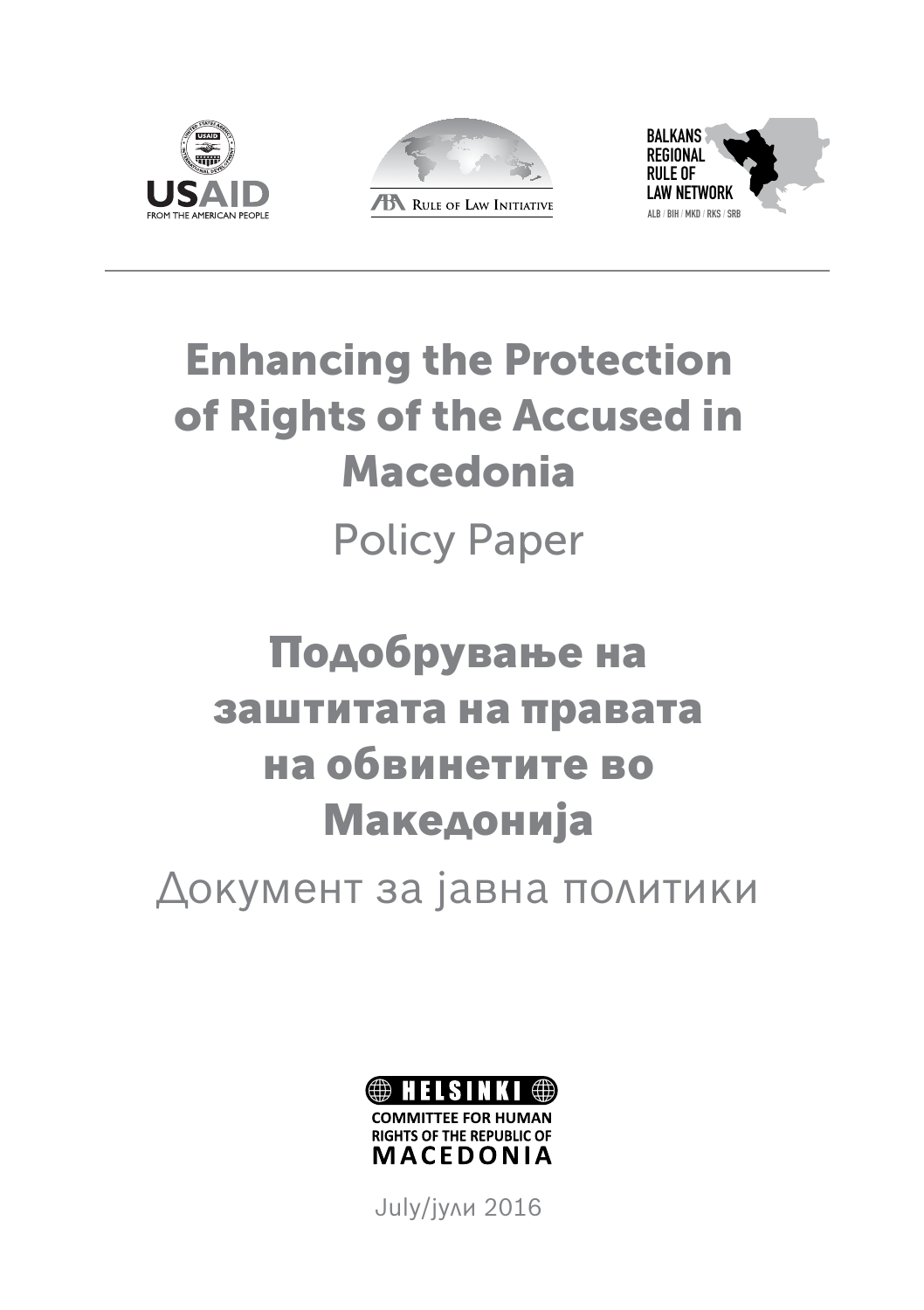Helsinki Committee for Human Rights in Republika Srpska in partnership with The Network of the Committees for Human Rights in Serbia, Helsinki Committee for Human Rights of the Republic of Macedonia and Tirana Legal Aid Society implementing the project **"Enhancing the protection of rights of accused**". The project will primarily target attorneys-at-law who appear as ex officio defenders of accused before courts, as well as civil society organizations from all five countries that are active in the field of judicial reforms and rule of law. In addition to the above partners, take part in the project are **Policy Center of Serbia** and the **law** office Tojic as a representative of the Chamber of Attorneys RS. The overall goal of the project is to contribute to the enhancement of the system of legal protection of accused in Bosnia and Herzegovina, Serbia, Macedonia, Kosovo, and Albania through a transparent system of appointment, payment and competence ensuring of ex officio legal defense lawyers. The project is financed from USAID through the Balkan Regional Rule of Law Network Program implemented by American Bar Association Rule of Law Initiative for a period of 12 months.

#### Publisher:

Helsinki Committee for Human Rights in Republika Srpska Phone: +387 55 419 274 Fax: +387 55 210 851

Email: helcomm@teol.net Web: www.helcommrs.org

For the publisher:

Branko Todorović, Executive Director

#### Editors:

Tamara Zrnović, Helsinki Committee for Human Rights in Republika Srpska Aleksandra Letić, Helsinki Committee for Human Rights in Republika Srpska

#### Authors:

Dragan Popović, Policy Centar

Voislav Stojanovski, Helsinki Committee for Human Rights of the Republic of Macedonia

#### Proofreading:

Aleksandra Letić, Helsinki Committee for Human Rights in Republika Srpska Voislav Stojanovski, Helsinki Committee for Human Rights of the Republic of Macedonia

Design: Ilvana Hamalukić



## Table of contents - Policy paper for Macedonia

## Содржина

The Research on the effectiveness of the legal protection system of the accused in Albania, Bosnia and Herzegovina, Kosovo, Macedonia and Serbia was conducted by the Helsinki Committee for Human Rights in Republika Srpska and partner organizations in the region in the period of September 2015 - January 2016. This research was realized within the project: **Enhancing the protection of** the rights of the accused in Albania, Bosnia and Herzegovina, Kosovo, Macedonia and Serbia which aim is to contribute to reinforcing the system of legal protection of the accused in five countries in the region. Implementation of the project is financially supported by the American Agency for International Development (USAID) through the project: Balkans regional rule of law network (BRRLN).

> THE OVERALL RESEARCH IS AVAILABLE ON CD on page 31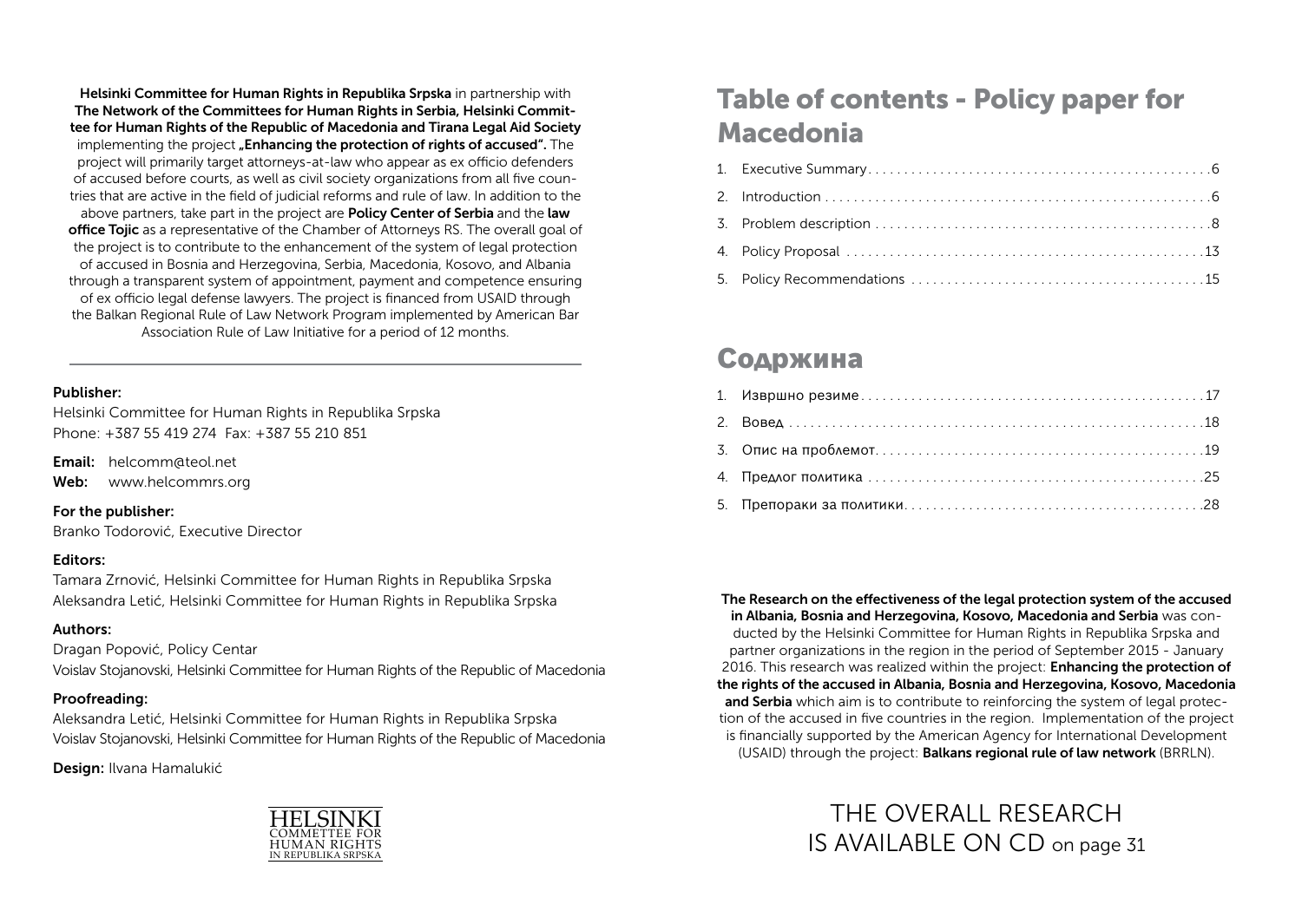# Enhancing the Protection of Rights of the Accused in Macedonia

Public Policy Paper

### 1. Executive Summary

The Public Policy Paper has the intention to offer a solution for the promotion of the ex-officio defense system with a mandatory defense and a defense attorney for the poor in Macedonia under the program "Balkans Regional Rule of Law Network (BRRLN)".

The policy recommendations from the document are referring to several key topics which are subject to research. These are the appointment of ex-officio attorneys, payment to the ex-officio attorneys and competence of the ex-officio attorneys. Each of these topics is important for reform of the whole system and for securing guarantees for people who are accused and need legal support.

The proposed solution requires specified legislative changes but far more excessive changes in existing practice in ex-officio defense system in the Republic of Macedonia. The Paper also proposes deeper involvement of the Bar Association in all segments of the system in order to decentralize it and secure a better expertise as well as more efficient procedures for the protection of human rights of people which are in front of the court.

### 2. Introduction

Research on the effectiveness of the legal protection system of the accused in the five countries in the region was conducted within the project "Enhancing the protection of the rights of the accused in Albania, Bosnia, and Herzegovina, Kosovo, Macedonia, and Serbia". This project has been implemented by the Helsinki Committee for Human Rights in the Republic of Serbia in cooperation with partner organizations in the region with the aim of contributing to the reinforcement of the legal protection system of the accused. The starting point for the realization of this research is the document "*Comparative analysis on the criminal defense advocacy in Albania, Bosnia and Herzegovina, Kosovo, Macedonia and Serbia",* which was created in February 2014 under the program "Balkans Regional Rule of Law Network (BRRLN)". This analysis was aimed to determine how the establishing of a regional network of defense attorneys can contribute to the establishment of a more quality, independent and effective advocacy in the criminal cases. The base for this paper was the Comparative analysis of law and practice of law in each one of the countries in question.

The results of performed comparative analysis on the criminal defense advocacy in five countries in the region and the work of the members of the expert work groups, which discussed problems in the functioning of the defense, showed that all five countries in the region are facing serious challenges in ensuring the quality of access to justice for all citizens. In accordance with the recommendations of this analysis, it is necessary to identify the most important issues affecting the establishment and operation of a transparent system of ex officio defense, particularly in the areas of assigning a defense attorney ex officio, determination and payment of fees to attorneys involved, competence assigned to the attorneys necessary to provide effective defenses to accused persons and possibilities for setting up alternative models in ex officio defense.

Normatively, free legal assistance is provided to all persons accused of certain crimes that are not able to pay for a attorney. However, experience so far has shown that all five abovementioned countries in the region are facing serious problems of law enforcement practice and ensuring adequate access to justice for all citizens. The most important problems in providing adequate defense ex officio for accused persons are the lack of transparency in the appointment of attorneys by ex officio, inadequate compensation for appointed attorneys, as well as their competence in providing a quality defense for the accused.

The subject of the research hereinafter is to evaluate the existing legislation and practice in the provision of defense by ex officio with reference to existing international standards and practices in this area and to define recommendations for improving the existing defense system of ex officio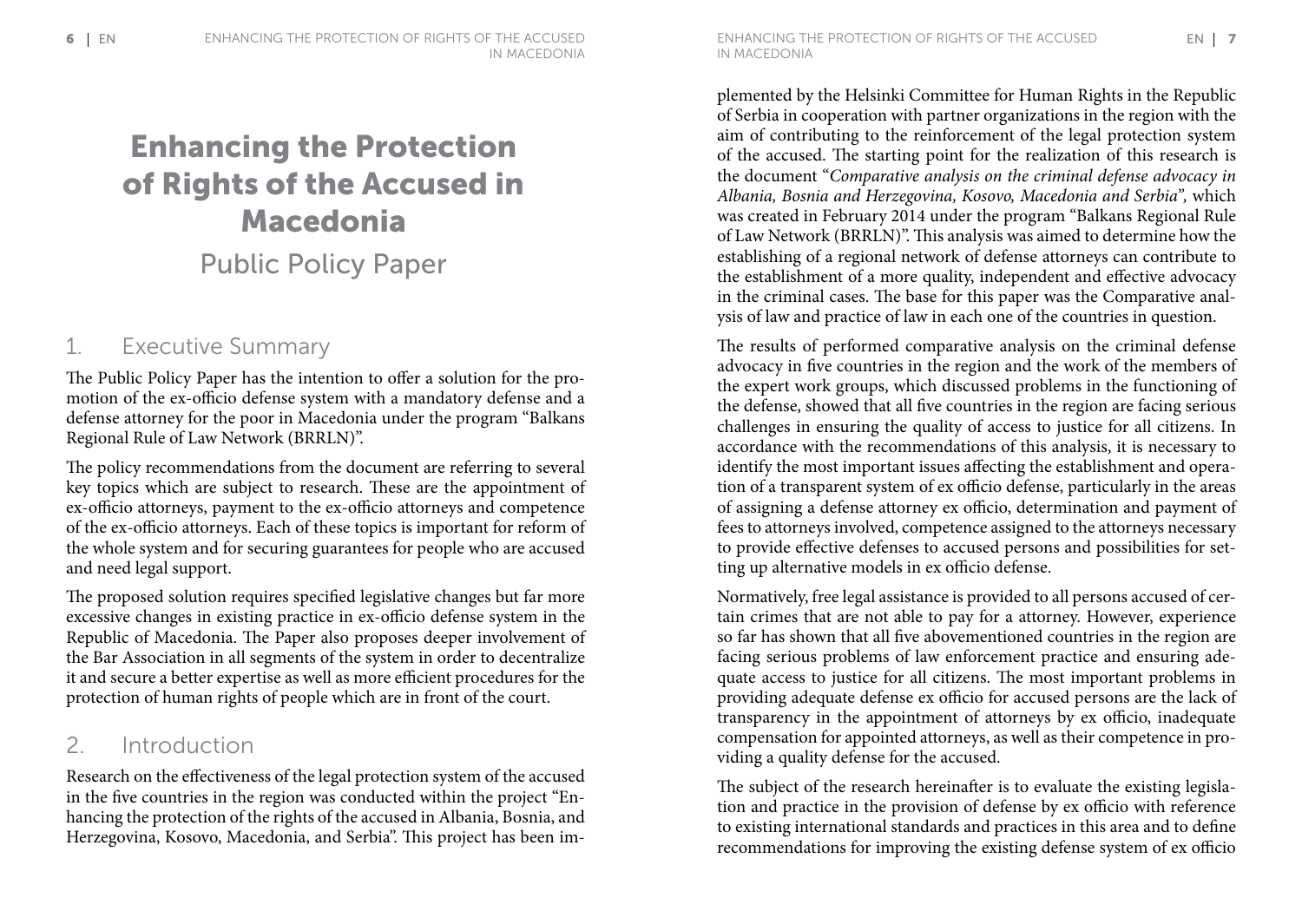in the region in order to improve the quality of representation of accused persons. The basic premise is that the reforms implemented in the field of criminal law in all five countries in the region have not achieved the expected results, and that there are specific problems in the functioning of the defense system of ex officio that significantly impair its efficiency which affects the establishment of effective defense to defendants in criminal proceedings.

### 3. Problem description

The reforms conducted in the Republic of Macedonia have changed the criminal justice system from the so-called "mixed" criminal procedure with inquisitorial elements to a more adversarial system, where the parties, more than the court, have the leading role in the investigation and exposing the evidence.

The new Criminal Procedure Code extends the role of the Public Prosecutor in pretrial proceedings and gives prosecutors control over police in the investigation, and gives the defense the right to take an active part in the investigation. It also gives the parties the right to cross-examine witnesses during the trial, introduces plea bargain in order to accelerate the judicial process.

The new system did not satisfy all parties in the proceedings and there are still too many open issues in the whole process. According to the survey, the defense attorneys are the most dissatisfied party with the new law. They mostly complain about not being familiar with the evidence and about not having access to files practically until the end of the prosecutorial investigation. Besides that, in a number of summary proceedings, which under the new law present about 70% of all cases, they are not thoroughly familiar with prosecution evidence until the trial. In that sense, the situation is similar to the ones in other Balkan countries where the new legal solutions are solid and in accordance with the European standards, but the practical implementation is the weak point of the whole reform process.

The international human rights standards are incorporated in the new Criminal Procedure Act and other laws that refer to this matter (the Juvenile Justice Law, the Law on Police and the like). The local attorneys are not quite familiar with the European Convention on Human Rights and as well as the directives and other regulations and standards of the European Union. In particular, the European directives concerning the rights of suspects are not known to the general public.

The Law on Criminal Proceedings in Macedonia stipulates mandatory defense by means of a court-appointed defense attorney in cases when due to gravity of criminal charges or any other obvious handicap defendants are not able to represent themselves. If defendants do not have an attorney, the president of the court appoints them an *ex officio* defense attorney for further course of criminal proceedings until the court ruling becomes enforceable. Also, defendants who have been ordered *detention* must have defense attorney for the entire duration of their detention. In cases of indictment for a criminal offense which, by law, is liable to imprisonment sentence *for the duration of ten years* or more, defendants must have a defense attorney at the time they are presented with the indictment.

In the cases when the indigent defendants do not qualify for mandatory defense and they are charged with criminal offences which, by law, are liable to imprisonment sentence, on defendants' request the court may appoint them defense attorney at the cost of the state, provided that persons' financial status prevents them from covering defense costs and when it is required by the interest of justice and fair trial. According to legal provisions, the president of the Court Council decides in these matters and the president of the Court appoints defense attorneys. This solution has been taken from the old LCP and implies a dominant role of courts in pre-trial proceedings and is unsuitable for the new model.

The court-appointed attorneys should be reimbursed in compliance with the tariff for attorneys. Due to lack of funds, courts reimburse them in different amounts, depending on complexity, a number of defendants, etc. Defense attorneys are paid lump sums, depending on the judge or the case, criminal offense gravity, complexity. This amount should be paid immediately, as an advance, but in reality, attorneys are paid after completion of criminal proceedings, usually with a delay of one year or more.

Unlike fees collected in cases when they are paid by defendants, court-appointed defense attorneys are reimbursed less, allegedly, significantly below the tariff. Moreover, the Tariff Code and Code of Conduct, including the Law on Bar Activity, stipulate attorneys' moral obligation to charge lower fees or work without reimbursement in cases of indigent clients.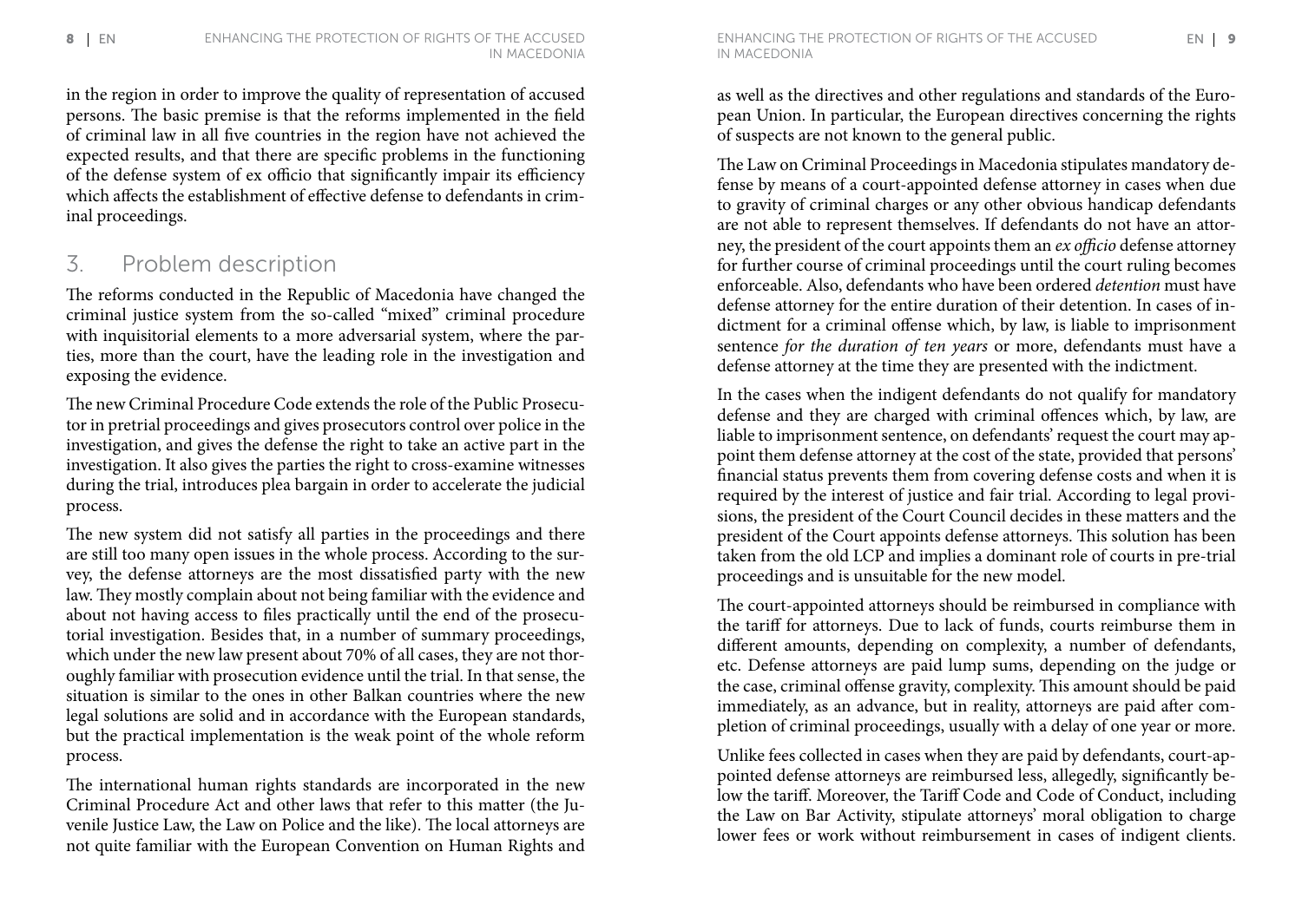The fact that courts reimburse ex officio defense counsels in amounts lower than the minimum fee established in the Tariff Code is indisputably reflected in the quality of defense services. There are no written rules on payment of attorneys, so judges rely on past practices of their colleagues, which may vary from judge to judge, from court to court. In some cases when court-appointed attorneys submit their list of expenses, the court accepts only justified, but this practice is not established as a rule. In addition, defense attorneys are paid their indicated fee only for court hearings held and are not reimbursed for canceled court hearings.

There are different practices in terms of the financial aspects of court-appointed attorneys in Macedonia. Namely, a high number of attorneys, not only beginners, express interest in being appointed as ex officio attorneys, knowing that they would be paid less. Accordingly, lower attorney fees are not the exclusive factor that affects the quality of defense in criminal cases. Unlike states that are economically developed and richer, very small elite of renowned attorneys finds it undignified to work as court-appointed defense attorneys for modest fees. But, when working on such case, in principle attorneys dedicate less time compared to criminal cases in which they are privately engaged.

The underperformance of ex officio defense attorneys is contrary to the legal regulations requiring judges and attorneys to conduct in professional and conscious manner. In such cases, defendants can lodge a complaint to the Bar Association, which does not exempt the courts from their responsibility to ensure the professional and conscious performance of court-appointed attorneys.

Most often courts, which use the list of practicing attorneys under their jurisdiction, do not have a list of attorneys to be appointed in criminal proceedings but rely on the general registry maintained by the Bar Association. This list is available for all judges, and there are no special rules governing the selection of ex officio defense attorneys.

Prevailing majority of the ex-officio defense cases are connected with the mandatory defense for cases of serious crimes and defense of minors. Despite this, cases in which poverty is the main reason for using a attorney at the expense of the state are almost never encountered in practice, which is very strange, considering the fact that a very high percentage of the defendants are poor (according to the official data of the Central Bureau

in Macedonia

of Statistics, one third of the citizens of Macedonia are poor!). The third case in which the defendants have the possibility of using a attorney at the expense of the state depends on the circumstances of the arrest (i.e. when they have been arrested at night).

The defendants are not at all informed about the right to free legal counsel. Apart from the information about their right to the defense attorney they are not informed about the possibility of using the defense attorney at the expense of the state in the case when they do not have enough money for it. Also, they are not informed about the fact that in some cases of mandatory defense, they do not have to pay for a attorney if their support or their family's support has been jeopardized.

In the police and in courts, there is no unique and unified system under which the defense attorneys are registered, so every police station and every court have its list that has been made on different grounds. The list is very rarely prepared by the Bar Association as suggested by the new Criminal Procedure Act. Some kind of a hybrid system is more often present by which attorneys declare their interest in the court, but that is not according to some transparent criteria, meaning that all defense attorneys are not informed about that. Defense attorneys often complain about the fact that the lists are made on a friendly basis between the President of the court and some defense attorneys. The police stations are facing the same problem, only here it is even more evident in the lists of the defense attorneys are more lists of the attorneys interested in cases of mandatory defense than lists of real duty defense attorneys who are really ready to respond as such. It is obvious that the court and the police prefer one and the same defense attorneys which lead to the justified suspicion where both attorneys and defendants suffer.

There are no concrete mechanisms that ensure transparency, so some of the issues raised in response to the previous question are presented again, where the presidents of the courts are most to blame, the Bar Association itself, as well as the Criminal Procedure Act. It is especially emphasized that the solution, by which the court determines defense attorneys ex officio, retained in the new Criminal Procedure Act from the old one, is inadequate for the police and prosecutorial part of the process, which in turn leads to procedural complications, and even to budgetary implications, where some courts consider that funds for the costs of the procedure led by the prosecutor do not have to be allocated from their budget.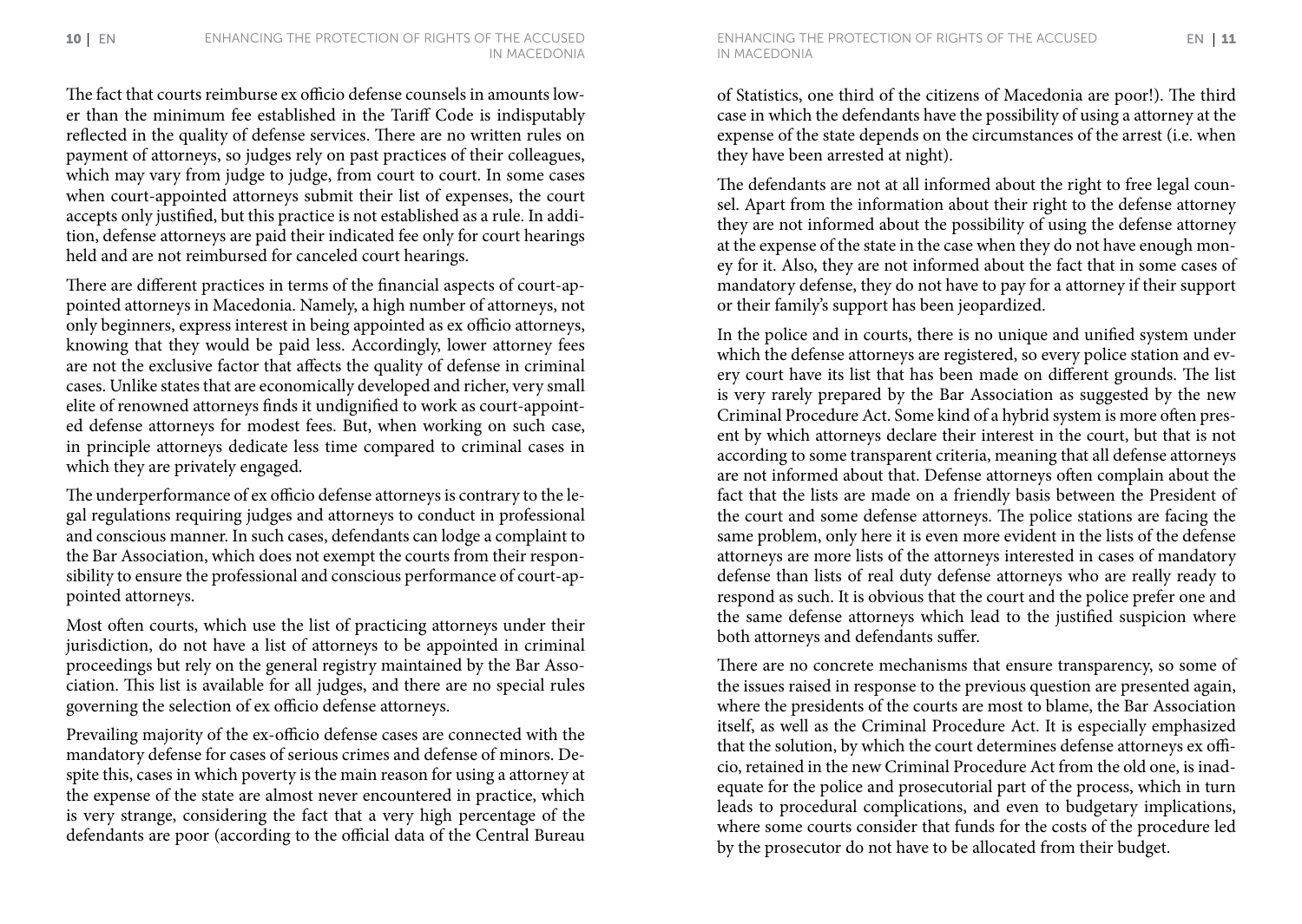The system is completely dysfunctional in terms of legal remedies because no funds for ex officio defense are allocated in the budget of the Appellate Courts. Attorneys point to the obvious corruption in the system and the relationship between the judges and the defense attorneys, who they favor ex officio, which leads to the fact that they rarely appeal to their rulings. Supposedly, this is particularly true in cases of trial in absence where the defense attorneys ex officio never complain, and, according to some allegations, are not even present at the hearing, In these cases there are no witnesses to confirm whether the defense attorney was indeed present, and whether and how he/she defended the accused in his/her absence. These points are certainly serious and can be tested through detailed research, for which we have had no opportunities.

The system of legal aid to the poor is poorly regulated and therefore significantly lags behind the general system of free legal aid which is organized using clear criteria under a special law, but one which does not apply to criminal proceedings. There is a general dissatisfaction with the overall weak implementation of the system and with the amount allocated for these purposes by the state.

Regarding attorneys' competencies, in certain cases, the law requires that in more serious cases attorneys can represent a client only if they have certain experience. Unlike judges and prosecutors, only a certain percentage of attorneys were involved in training on the implementation of the new CPC. Anyway, general continuous training is less present with attorneys and a significant percentage of them are not included. The problems are organizational and financial in nature since the training of attorneys organized by the Bar Association is financed by the funds irregularly received from the OSCE and some foreign embassies. The need for training increases due to the large number of major reforms to the criminal legislation and the simple reason that attorneys are trained by a completely different model of criminal procedure, the fact that other important innovations have been introduced, such as the possibility for settlement, mediation, a new system of determining sanctions and the like.

By law, the court is explicitly authorized to monitor the quality of defense and should react at its own initiative or at the defendant's initiative if the defense attorney provides low or weak quality of engagement. It also implies that they should notify the Bar Association which is authorized to conduct a disciplinary procedure. However, despite numerous complaints and criticism of both the overall system and the specific engagement of individual defense attorneys, such cases can neither be found in the annals and documents of the Bar Association nor there have been any disciplinary proceedings despite the unconscientious defense attorneys. Namely, there are a relatively large number of disciplinary proceedings against defense attorneys, but none of them is about the quality of the service provided by the ex officio defense attorneys.

### 4. Policy Proposal

Despite the fact that the Republic of Macedonia mostly satisfies international standards for the protection of human rights in legislation, there is a significant lack of the practical implementation of these provisions. This creates the situation in which defendants' rights are jeopardized as well as the whole ex-officio defense system. The obvious complexity of the issue requires a whole set of policy measures which should be done in order to improve the ex-officio defense system in Macedonia. The measures should cover all necessary aspects of the system and fulfill the gaps in the procedure and practice. The most important for the people who are using the system is that right to the fair trial is respected in accordance with international standards, particularly these set by European Court for Human Rights.

The existing practice in Macedonia is burden with the absence of clear rules for appointment of the ex-officio attorneys, non-equal treatment of the attorneys, serious lack of the attorneys' capacity and dedication and variety of practical solutions which are different from court to court. The non-equal practice creates fertile ground for corruption and ruins the whole system. The practical consequence is jeopardizing the right to the fair trial. There are very few cases that legal support is provided for people without means which clearly shows that people are not informed or familiar with their rights. This fact deepens the gap in the society and put the poor people in a non-equal position in front of the law.

The appointment of the attorneys, including the lists and all other components should be the responsibility of the attorneys' Bar Association. This body needs further capacity building and more important role in the process. The selection criteria need to be very strictly prescribed and respected. The system which provides the fair treatment of the attorneys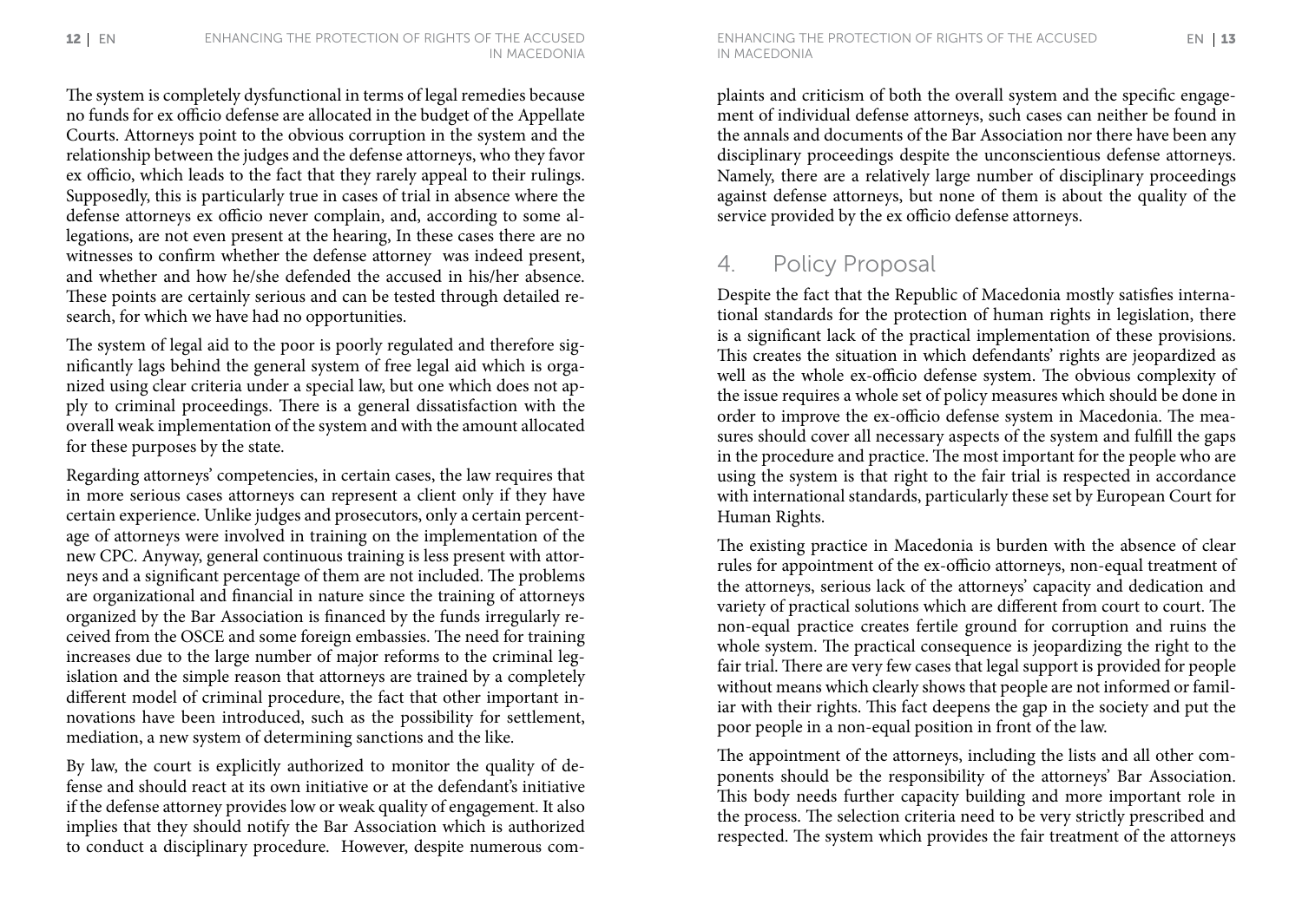is not important only for the attorneys themselves but also for the rights of the accused. The accused needs to have the possibility to be represented in front of the court by the attorneys who are selected in a fair process and not on the basis of corruption. The corrupted system leads a lower level of quality and seriously endangered rights of the persons which are part of court proceedings and ruins the whole system of rule of law and human rights protection in the country. The cooperation of the courts is absolutely necessary for the reform of appointment system and the courts should be sanctioned in all cases when the Bar Association' list of ex-officio attorneys is disrespected.

It is the unquestionable right of all people to choose the most qualified attorney who can represent him/her in front of the court. The fact that someone is not in the position (for various reasons) to pay the attorney should not mean that the quality of the service will be lower or not equal with the one who can pay the attorney. Bar Association should install the software which could track all the ex-officio attorneys, including a number of cases, track records, successfulness and all other relevant data. The system could provide randomness in the appointment of the layers. The accurate data in the software provides the opportunity for all defendants to have a full overview of the possible ex-officio attorneys and to choose freely on the basis of clear evidence of results. This also requires necessary changes in Criminal Procedure Code in order to meet standards of the practice of European Court of Human Rights. The Bar Associations should adopt rules and procedures which will prescribe whole procedure and all important steps as well as rights and obligation of the attorneys.

For their work, attorneys need to be adequately paid. The right system of attorneys' fees is important for exercising the right to fair trial. Existing practice in Macedonia is not consistent and there is a lack of motivation among attorneys to accept ex-officio defense cases. Payments could be provided several times during the proceedings. The present situation which is characterized by late payments and insufficient means for this purpose could seriously jeopardize the rights of the defendant and influence the quality of the provided services. The state is obliged to secure the budget for ex-officio defense and this cannot depend on the financial situation of the court nor vary from the place to place.

Training and skill improvements for the ex-officio attorneys are an important part of the reform of the whole system. Attorneys with the lack in Macedonia

of the capacities could make serious damage for the accused and significantly jeopardize the substance of the rights of the accused. New laws and procedures and implementation of the best practice of European Court of Human Rights, as well as the implementation of the EU recommendations make this process even more important. It is crucial for the fair trials that both sides, prosecution, and defense, are equally capable of the process. The whole system of a capacity building for the ex-officio attorneys should be a responsibility of the Bar Association. The Bar Association should organize the training and other forms of education but also keep the records on all the attorneys. These records require accurate data on specific knowledge and skills of the attorneys, experience in special proceedings as well as clear evaluation results for all participants in the education process. The disciplinary proceedings against the attorneys have to be notified in their dossiers. Training should be more specialized and a minimum of the attorneys' capacities should be prescribed by the Rules of the Bar Association.

#### 5. Policy Recommendations

In order to achieve all the results from the paper, following practical steps should be done:

- New regulation within the Bar Association with all rules and procedures for ex-officio attorneys' appointments;
- Unification of the rules for appointment of the ex-officio attorneys in all courts;
- ¡ Update of the ex-officio attorneys' lists in the Bar Association at least once in the year;
- Installing the software which could track all the ex-officio attorneys;
- Sanctions for the courts which are not respecting the Bar Association list of ex-officio attorneys;
- ¡ Unified tariff for all legal procedures with clear differences based on objective criteria;
- Changing the practice of payment of ex-officio attorneys;
- Regular payments in prescribed terms without delay;
- Separate budgets in the courts for ex-officio defense' payments;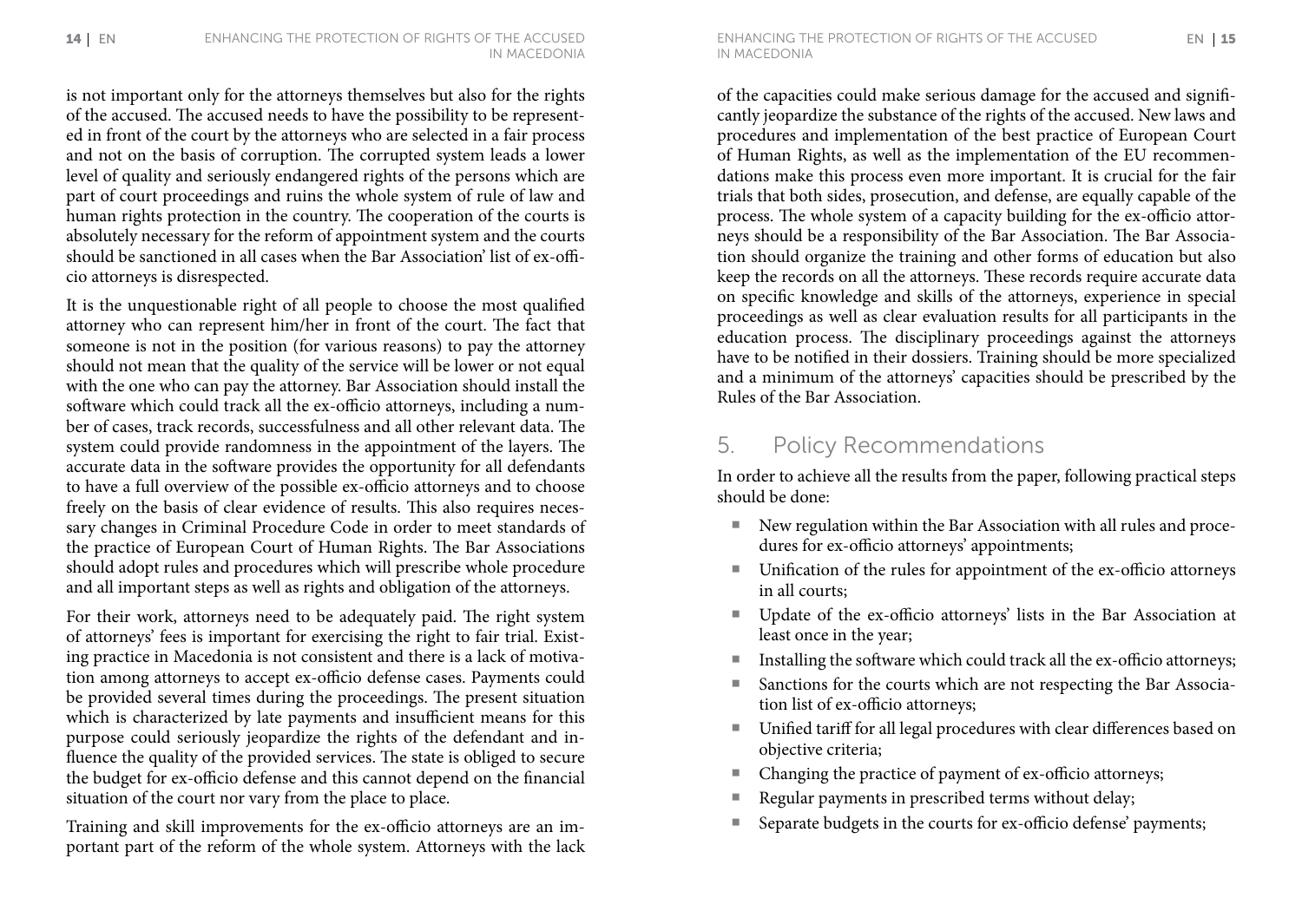- ¡ Full responsibility of the Bar Association over the education and tracking the records of ex-officio attorneys;
- Inclusion of the disciplinary proceedings against the attorneys into their dossiers;
- Changing the Law on free legal aid in order to provide legal aid for the people faced with criminal charges;
- ¡ Raised awareness among general public on the right to the ex-officio attorney in cases when the accused has no sufficient means for legal services.

## Подобрување на заштитата на правата на обвинетите во Македонија

## Документ за јавна политики

#### 1. Извршно резиме

Овој документ за јавна политики има за цел да понуди решение за унапредување на системот на задолжителна одбрана со бранител и бранител по службена должност за сиромашните во Република Македонија, во рамките на програмата "Балканска мрежа на владеење на правото (БМВП)".

Препораките за политики од овој документ се однесуваат на неколку клучни теми што се предмет на истражување. Тие се: назначување на правни застапници по службена должност, исплата на правните застапници по службена должност и компетентност на правните застапници по службена должност. Секоја од овие теми е важна за реформата на целокупниот систем и за обезбедување гаранција на луѓето што се обвинети и на кои им е потребна правна поддршка.

Предложеното решение подразбира определени законски промени, но уште повеќе значителни промени во постоечката практика во системот на одбрана по службена должност во Република Македонија. Документот, исто така, предлага подлабинско вклучување на Адвокатската комора во сите сегменти на системот, со цел да го децентрализираат и да обезбедат подобра експертиза, како и поефикасни постапки за заштита на луѓето што се изнесени пред суд.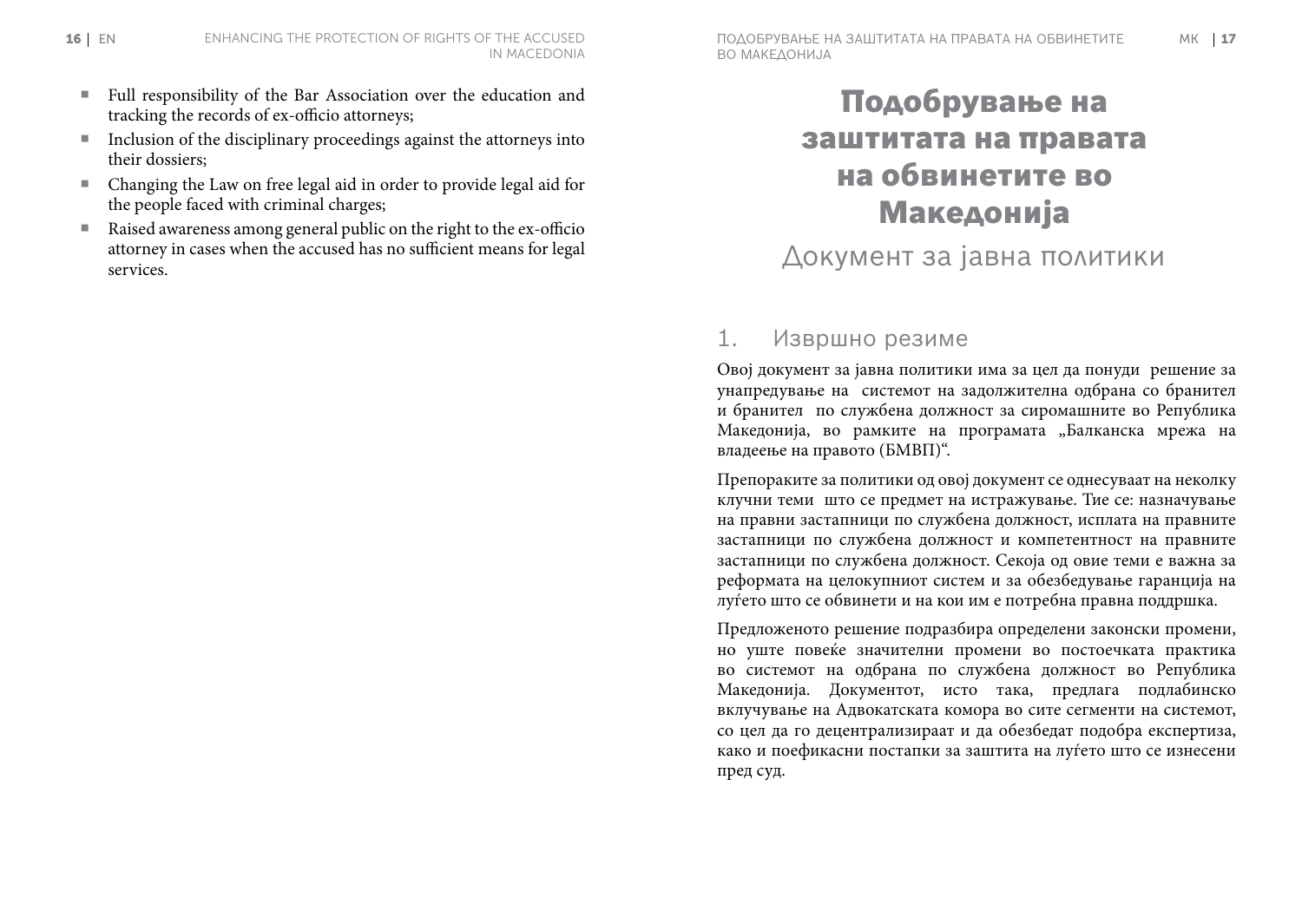### 2. Вовед

Истражувањето на ефективноста на системот на правна заштита на обвинетите во петте земји во регионот беше спроведено во рамките на проектот "Подобрување на заштитата на правата на обвинетите во Албанија, Босна и Херцеговина, Косово, Македонија и Србија". Проектот беше спроведен ов страна на Хелсиншкиот комитет за човекови права во Република Српска со соработка со партнерските организации од регионот со цел да придонесе кон зајакнување на системот за правна заштита на обвинетите. Почетната точка за реализација на ова истражување е документот "Компаративна анализа на застапувањето во кривичната одбрана во Албанија, Босна и Херцеговина, Косово, Македонија и Србија", изготвена во февруари 2014 во рамките на програмата "Балканска мрежа за владеење на правото (БМВП)". Оваа анализа беше направена анализа со цел да се одреди како воспоставување на регионална мрежа на адвокати на одбраната може да придонесе до поквалитетно, независно и ефективно застапување во кривичните предмети. Како основ за овој документ послужи компаративната анализа на правото и практиката во секоја од засегнатите држави.

Резултатите од извршената компаративна анализа на застапувањето во кривичната одбрана во петте земји од регионот, како и работата на членовите на експертските работни групи кои дискутираа за проблемите во функционирањето на одбраната, покажаа дека сите пет земји од регионот се соочуваат со сериозен предизвик при обезбедувањето на квалитет во пристапот до правдата на сите граѓани. Во согласност со препораките на оваа анализа, неопходно е да се идентификуваат најважните прашања што влијаат на воспоставувањето и функционирањето на транспарентен систем на одбрана по службена должност - особено во областите на назначување на бранител по службена должност, определување и исплата на надомест на вклучените адвокати, потребни компетенции за адвокатите да можат да обезбедат ефективна одбрана на обвинетите и можности за поставување на алтернативни модели во одбраната по службена должност.

На нормативен план, се обезбедува бесплатна правна помош на сите лица обвинети за одредени кривични дела, кои не се во можност

да платат адвокат. Сепак, досегашните искуства покажуваат дека сите споменати пет земји во регионот се соочуваат со сериозни проблеми при спроведување на законот во пракса и обезбедување соодветен пристап до правда на сите граѓани. Како најбитни проблеми при обезбедување соодветна одбрана по службена должност на обвинетите лица најчесто се посочуваат: недостатокот на транспарентност при назначување на адвокати по службена должност, несоодветен надомест на назначените адвокати, како и нивната компетентност при обезбедувањето на квалитетна одбрана на обвинетите.

Предмет на истражувањето оттука беше да се оценат постоечките законодавства и практики во обезбедувањето на одбрана по службена должност, во корелација со постојните меѓународни стандарди и практики во оваа област и да се дефинираат препораки за подобрување на постојниот систем на одбрана по службена должност во регионот, со цел да се подобри квалитетот на застапување на обвинетите. Основната премиса е дека реформите спроведени во полето на кривичното законодавство во сите пет земји од регионот не ги дале очекуваните резултати, и дека постојат определени проблеми во функционирањето на системот на одбрана по службена должност што значително ја нарушуваат неговата ефикасност, што понатаму влијае врз обезбедувањето на ефективна одбрана на обвинетите во кривични постапки.

### 3. Опис на проблемот

Реформите спроведени во Република Македонија доведоа до промена во системот на кривична правда од т.н. мешовита кривична постапка со инквизаторни елементи до поакузаторен систем, каде странките, повеќе отколку судот, ја имаат главната улога во предлагањето и изведувањето на доказите.

Новиот Закон за кривична постапка ја зголемува улогата на јавниот обвинител во предистражната постапка и на обвинителот му дава контрола над полицијата во истрагата, а на одбраната и' дава право да земе активно учество во истрагата. Исто така, на странките им дава право на судењето вкрстено да ги испрашуваат сведоците, воведува можности за спогодба, со цел да ја забрза судската постапка.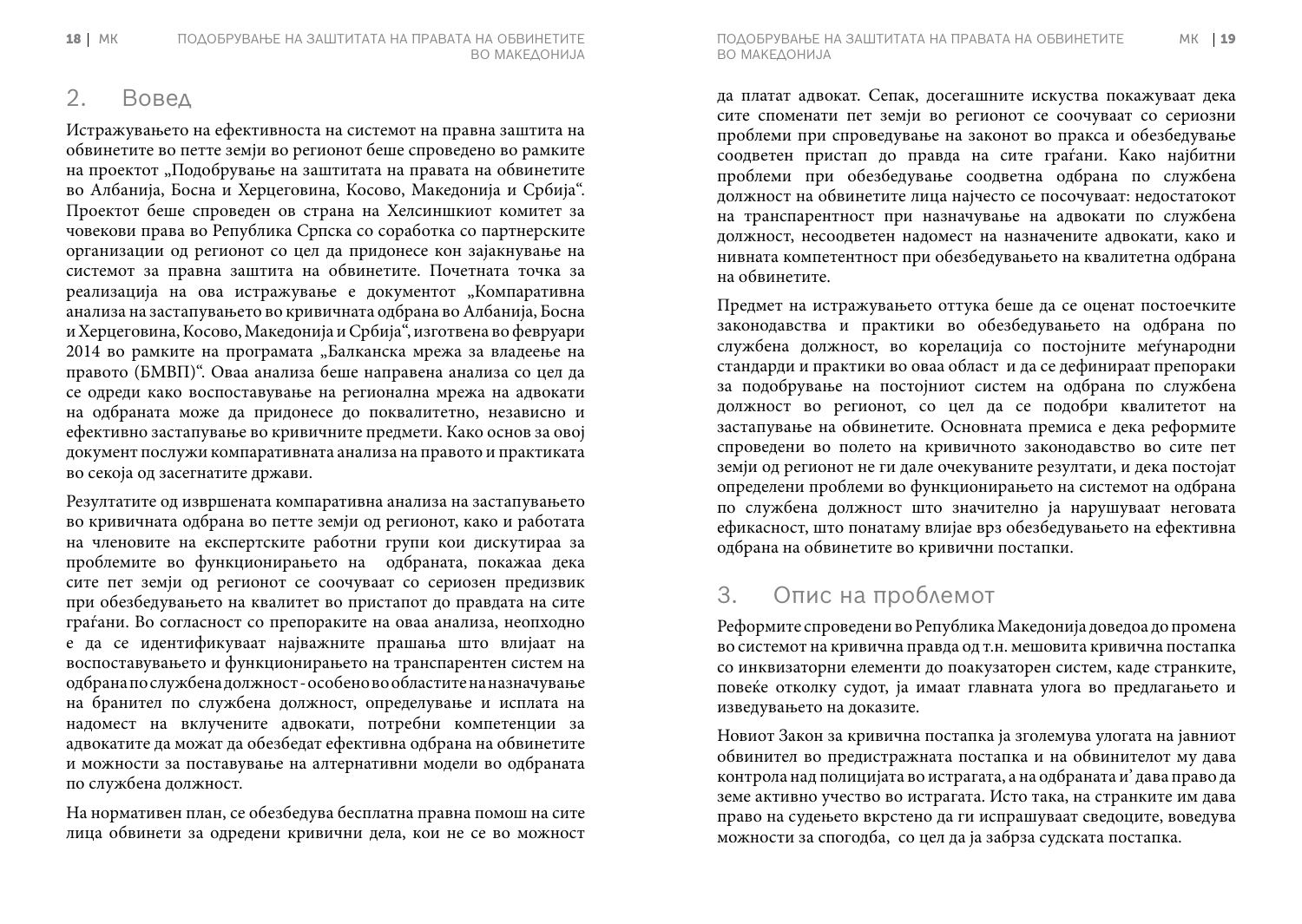Новиот систем не ги задоволи сите учесници на постапката и понатаму остануваат премногу отворени прашања во целиот процес. Според анкетата, адвокатите на одбраната се најнезадоволни со примената на новиот закон. Тие најмногу се жалат дека не се запознаени со доказните материјали и дека немаат пристап до списите, практично до самиот крај на обвинителската истрага. Освен тоа, во одреден број скратени постапки, кои според новиот закон претстауваат 70% од сите случаи, тие не се детално запознаени со доказите на обвинителството до самото судење. Во таа смисла, ситуацијата е слична со таа во другите балкански земји каде новите правни решенија се солидни и во согласност со европските стандарди, но слабата точка на целиот реформски процес е нивната имплементација во пракса.

Стандардите за меѓунардоните човекови права се инкорпорирани во новиот Закон за кривична постапка и останатите закони што се однесуваат на оваа материја (Законот за правда за децата, Законот за полиција и слично). Домашните адвокати не се доволно добро запознаени со Европската конвенција за човекови права, ниту пак со директивите и останатите регулативи и стандарди на Европската унија. Европските директиви што се однесуваат на правата на осомничените особено не се познати на општата јавност.

Со Законот за кривична постапка во Македонија утврдена е задолжителна одбрана по пат на судски назначен адвокат на одбраната во случаи кога поради тежината на кривичната пријава, или каков било друг очигледен хендикеп, обвинетите не се во можност да се застапуваат себеси. Доколку обвинетите немаат адвокат, претседателот на судот им назначува правен застапник по службена должност за понатамошниот тек на кривичната постапка, додека судската пресуда не стане правосилна. Понатаму, обвинетите на кои им бил определен притвор мора да имаат бранител во текот на целото времетраење на притворот. Во случаи на обвинение за кривично дело кое, според закон, подлежи на казна затвор со времетраење од десет години или повеќе, обвинетите мора да имаат бранител во моментот кога им се врачува обвинението.

Во случаи на финансиски немоќни обвинети кои не се квалификуваат за задолжнителна одбрана, а се товарат со кривични дела кои, според закон, подлежат на казна затвор, на барање на обвинетите

судот може да им назначи бранител на трошок на државата, доколку финансискиот статус на лицето го спречува да ги покрие трошоците за одбрана и кога тоа е потребно во интерес на правдата и фер судењето. Според законските одредби, претседателот на судскиот совет решава по овие прашања, додека претседателот на судот ги назначува адвокатите на одбраната. Ова решение е преземено од стариот Закон за кривична постапка и подразбира доминантна улога на судовите во предистражната постапка и е несоодветно за новиот модел.

На судски назначените адвокати треба да им се исплати надоместок во согласност со адвокатската тарифа. Со оглед на недостатокот на средства, судовите им исплаќаат различни надоместоци, во зависност од сложеноста, бројот на обвинети, итн. На адвокатите на одбраната им се исплаќа паушална сума, во зависност од судијата на случајот, тежината на кривичното дело како и сложеноста. Оваа сума треба веднаш да се исплати, однапред, но во пракса на адвокатите надоместокот им се плаќа по завршувањето на кривичната постапка, најчесто со закаснување од една година или повеќе.

За разлика од надоместоците исплатени во случаи кога тие се плаќаат од обвинетите, судски назначените бранители се помалку платени, наводно значително под тарифите. Освен тоа, Тарифникот и Кодексот на однесување, вклучувајќи го и Законот за адвокатурата, пропишуваат морална обврска на адвокатите да наплаќаат пониски трошоци или да работат без надомест во случај на сиромашните клиенти. Тоа што судовите на бранителите по службена должност им плаќаат сума пониска од минималната сума утврдена во Тарифникот неоспорно се одразува врз квалитетот на услугата на одбраната. Нема пишани правила за исплата на адвокатите, па судиите се потпираат врз претходните практики на нивните колеги, што може да варираат од судија до судија, од суд до суд. Во некои случаи кога судскиназначените адвокати ја поднесуваат својата листа на трошоци, судот ги прифаќа само оправданите, но оваа пракса не е воспоставена како правило. Освен тоа, на адвокатите на одбраната им се плаќа назначениот надомест само за одржаните судски рочишта, додека откажаните судски рочишта не се земаат предвид.

Постојат различни практики по однос на финансиските аспекти за судски назначените адвокати во Македонија. Имено, голем број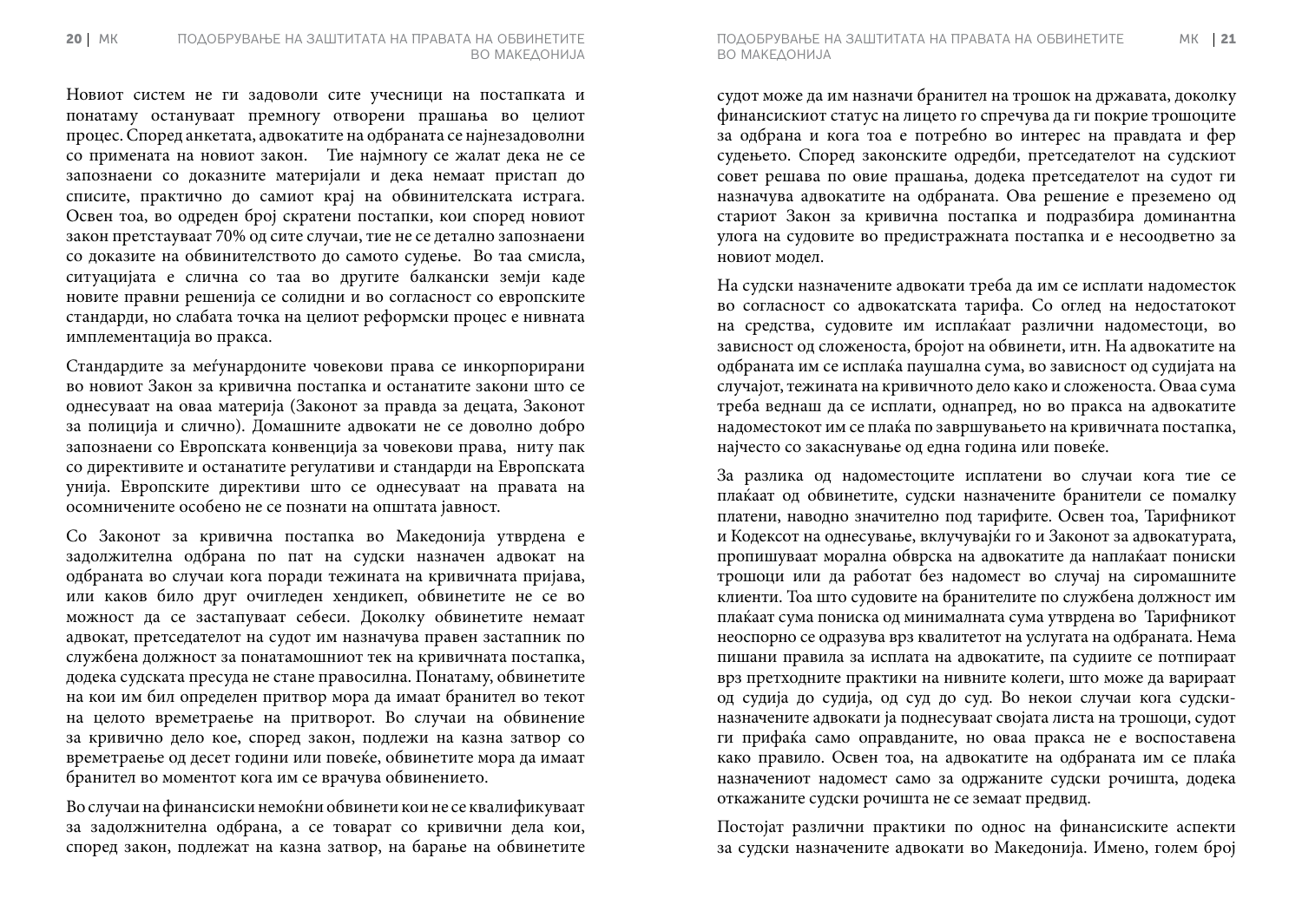на адвокати, и не само почетници, покажуваат интерес за да бидат назначени како бранители по службена должност, свесни дека ќе бидат помалку платени. Следствено на тоа, пониските адвокатски надоместоци не се единствен фактор што влијае врз квалитетот на одбраната во кривични постапи. За разлика од економски развиените и богати држави, многу мала елита на познати адвокати смета дека е недостоинствено да се работи како судски назначен бранител за скромен надоместок. Но, кога веќе работат на такви случаи, адвокатите во принцип им посветуваат помалку време во споредба со кривичните случаи за кои се приватно ангажирани.

Недоволната ангажираност на адвокатите по службена должност е спротивна на правните прописи што бараат судиите и адвокатите да ја извршуваат должноста професионално и совесно. Во такви случаи, обвинетите може да поднесат жалба до Адвокатската комора, што не ги иззема судовите од нивната обврска да обезбедат професионално и совесно работење на судски назначените застапници.

Најчесто судовите, кои ја користат листата на активни адвокати под нивна надлежност, немаат листа на адвокати што се назначуваат во кривични постапки, туку се потпираат на општиот регистар што го одржува Адвокатската комора. Листата е достапна на сите судии, и нема посебни правила што го уредуваат изборот на законски застапници по службена должност.

Големо мнозинство на случаи со одбрана по службена должност се поврзани со задолжителна одбрана во случаи на тешки кривични дела и одбрана на малолетници. И покрај ова, случаите каде сиромаштијата е главната причина за користење на адвокат на сметка на државата речиси никогаш не се среќаваат во пракса, што е многу чудно ако се земе предвид дека многу голем процент на обвинетите се сиромашни (според официјалните податоци на Државниот завод за статистика, една третина од македонските граѓани се сиромашни!). Третиот случај во која обвинетите имаат можност да користат адвокат на сметка на државата е во зависност од околностите кога биле уапсени, односно кога се уапсени ноќе.

 Обвинетите воопшто и не се информираат за правото на бесплатна правна помош. Освен информацијата за нивното право на правен застапник, тие не се информираат ниту за можноста да користат

правно застапување на сметка на државата во случај да немаат доволно пари тоа. Слично, обвинетите не се информираат за фактот дека во некои случаи на задолжителна одбрана не мора да платат адвокат доколку нивната издршка или издршката на нивното семејство би била доведена во прашање.

Во полицијата и во судовите, нема единствен и унифициран систем во кој би се регистрирале законските застапници, па така секоја полициска станица и секој суд си имаат сопствена листа на што е составена по различна основа. Ретко кога таа листа е подготвена од Адвокатската комора како што предлага новиот Закон за кривична постапка. Почесто застапен е некаков хибриден систем во кој адвокатите го изразуваат својот интерес пред судот, но тоа не е врз основа некои транспарентни критериуми, што значи дека не сите законски застапници се информирани за тоа. Адвокатите често се жалат на фактот дека листите се прават врз основа на пријателства помеѓу Претседателот на судот и некои адвокати. Полициските станици се соочуваат со истиот проблем, со тоа што во тој случај е уште поочигледно дека листите на правни застапници се повеќе листи на адвокати заинтересирани за случаи на задолжителна одбрана, отколку листи на адвокати што вистински работат на тоа и кои се навистина спремни да одговорат на таа задача. Очигледно е дека судовите и полицијата претпочитаат едни исти адвокати на одбраната што води до основаноста на сомневањето поради кое страдаат и адвокатите и обвинетите.

Не постојат конкретни механизми што обезбедуваат транспарентност, па така повторно се појавуваат некои од проблемите споменати по однос на претходното прашање, т.е. дека претседателите на судовите сносат најголема вина, заедно со Адвокатската комора, како и Законот за кривична постапка. Особено се нагласува дека решението, според кое судот назначува правен застапник по службена должност, пренесеново новиот Закон за кривична постака од стариот, е несоодветно за полицискиот и обвинителниот дел од процесот, што понатаму води до процедурални компликации и дури до буџетски импликации, затоа што некои судови сметаат дека средствата за трошоците на постапката водена од обвинителот не мора да бидат на товар на нивниот буџет.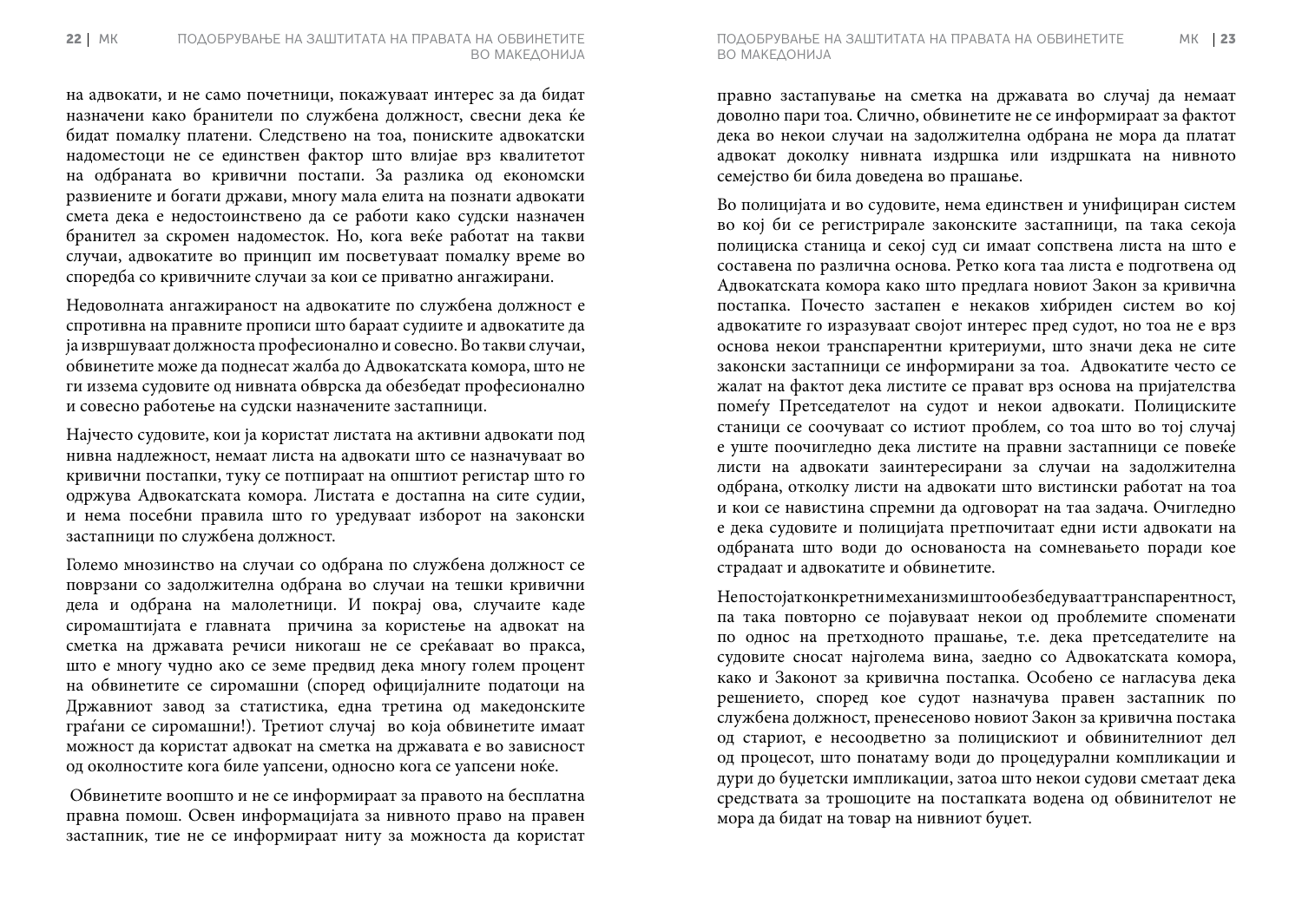Системот е целосно дисфункционален кога станува збор за правните лекови, затоа што во буџетот на апелационите судови не се распределени средства за бранители по службена дожност. Адвокатите укажуваат на очигледната корупција во системот и на врската помеѓу судиите и правните застапници по службена должност кои тие ги фаворизирааат, што води до фактот дека тие ретко ги обжалуваат нивните пресуди. Ова наводно особено важи за случаите на судења во отсуство каде правните застапници по службена должност никогаш не се жалат, и, според некои наводи, не се ниту присутни на рочиштата. Во овие случаи нема очевидци кои би потврдиле дали правните застапници навистина биле присутни, и дали и како тие го бранеле обвинетиот во негово отсуство. Овие поенти се секако сериозни, и да бидат проверенипреку подетално истражување, за што ние немавме можности.

Системот на правна помош за сиромашните е лошо регулиран, и како резултат на ова значително заостанува зад општиот систем на бесплатна правна помош што е организиран врз основа на јасни критериуми со посебен закон, но кој не важи за кривичната постапка. Постои општо незадоволство од севкупната слаба имплементација на системот, како и со сумата доделена за оваа намена од страна на државата.

Кога станува збор за компетентноста на адвокатите, во одредени случаи законот налага дека во посериозни случаи правните застапници може да застапуваат клиент само доколку имаат одредено искуство. За разлика од судиите и обвинителите, само одреден процент на адвокати биле вклучени во обуките за спроведување на новиот ЗКП. Освен тоа, општи, континуирани обуки се помалку застапени меѓу адвокатите и одреден процент од нив не се вклучени. Проблемите се од организациона и финансиска природа, затоа што обуките за адвокати организирани од страна на Адвокатската комора се финансираат од средствата нередовно депонирани од страна на ОБСЕ и некои странски амбасади. Потребата од обуки се зголемува со оглед на големиот број на суштински реформи на кривичното законодавство, како и простата причина што адвокатите се обучени за комплетно поинаков модел на кривична постапка, фактот што се воведени и други важни иновации, како можноста за спогодба, медијација, нов систем за одредување на санкции и слично.

Според закон, судот е изречно овластен да го надгледува квалитетот на одбраната и треба да реагира по сопствена иницијатива, или на иницијатива на обвинетиот доколку бранителот не обезбеди добар квалитет или ангажман. Тоа, исто така, подразбира дека треба да се извести и Адвокатската комора која е овластена да спроведе дисциплинска постапка. Сепак, и покрај бројните поплаки и критики и за целокупниот систем и за конкретниот ангажман на поединечни бранители, такви случаи не можат да се најдат ниту во аналите и документите на Адвокатската комора, ниту пак била покрената некоја дисциплинска постапка против несовесните правни застапници. Всушност, постои релативно голем број на дисциплински постапки против адвокати на одбраната, но ниту една од нив не е поради квалитетот на услугата обезбедена од страна на адвокатот назначен по службена должност.

#### 4. Предлог политика

И покрај тоа што Република Македонија главно ги задоволува меѓународните стандарди за заштита на човековите права во законодавството, постои значително неспроведување на овие одредби во практиката. Ова создава ситуација во која се загрозени правата на обвинетите, како и целиот систем на одбрана по службена должност. Очигледната сложеност на ова прашање бара цел збир на мерки во политиките што треба да се извршат со цел да се подобри системот на одбрана по службена должност во Македонија. Мерките треба да ги покријат сите неопходни аспекти на системот и да ги пополнат празнините во постапката и праксата. Најважното за лицата што го користат системот е да се почитува правото на правично судење во согласност со меѓународните стандарди, особено во согласност со оние зададени од Европскиот суд за човекови права.

Постојната пракса во Македонија е оптоварена со немање јасни правила за назначување на застапници по службена должност, нееднаков третман на застапниците, сериозен недостаток на капацитет и посветеност кај застапниците и сплет на практични решенија што се различни од еден суд до друг. Невоедначената пракса создава плодна почва за корупција и го разјадува целиот систем. Практичната последица е загрозување на правото на правично судење. Постојат многу малку случаи во кои се обезбедува правна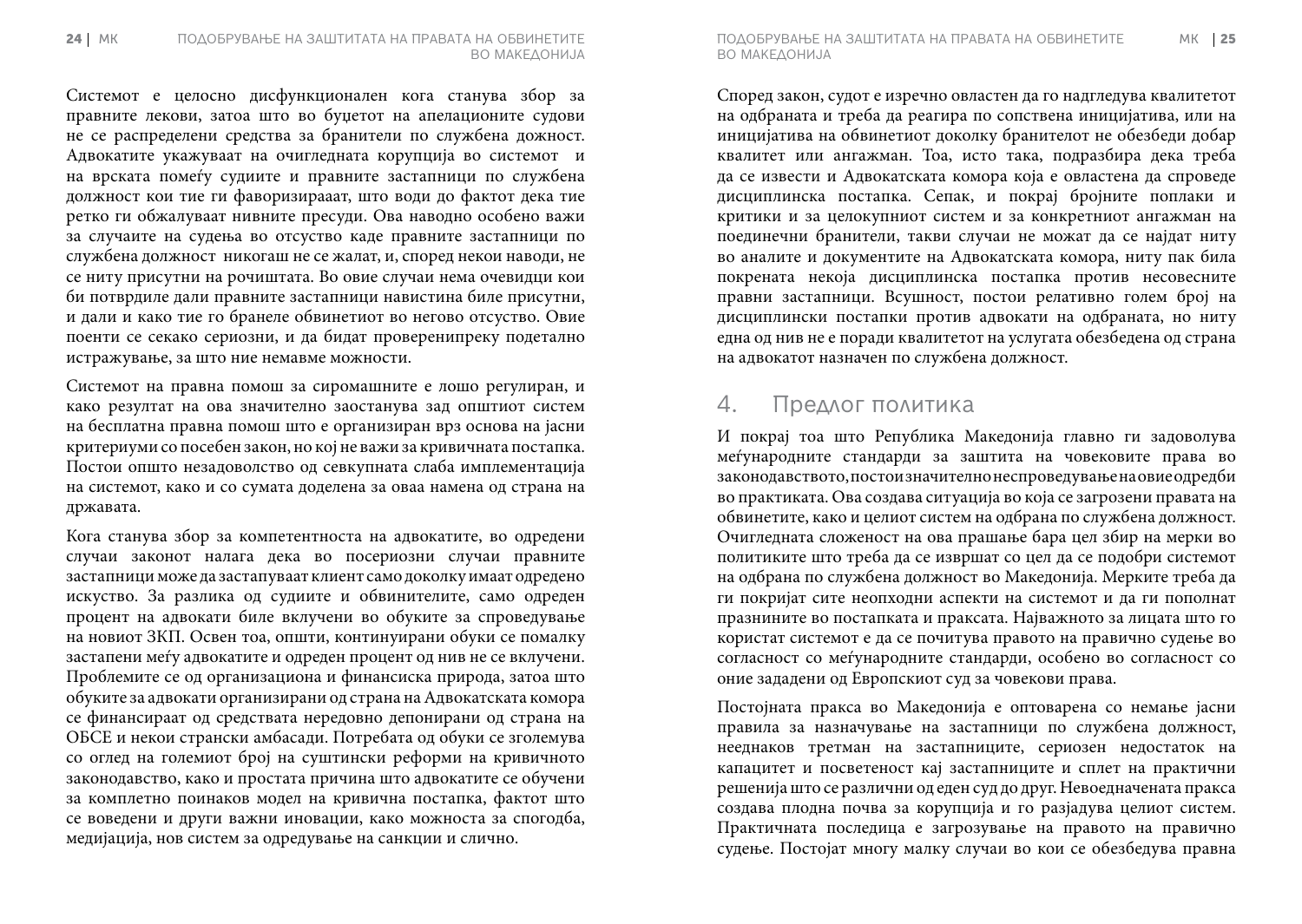поддршка за луѓе без финансиски средства, што јасно покажува дека луѓето не се информирани или запознаени со своите права. Овој факт го продлабочува јазот во општеството и ги става сиромашните во нееднаква положба пред законот.

Назначувањето на застапниците, вклучувајќи ги и листите и сите други компоненти, треба да биде одговорност на Адвокатската комора. На овој орган му е потребно дополнително да ги развие своите капацитети и својата улога во постапките. Критериумите за избор треба да бидат многу строго пропишани и почитувани. Системот што обезбедува правичен третман на адвокатите не е од важност само за адвокатите, туку и за правата на обвинетите. На обвинетите треба да им се даде можност да бидат застапувани пред судот од адвокати избрани по пат на фер постапка, а не врз основа на корупција. Корумпираниот систем води до пониско ниво на квалитет и сериозно загрозени права на лицата што се дел од судската постапка и го нарушува целокупниот систем на владење на правото и заштитата на човековите права во земјата. Соработката на судовите е апсолутно неопходна за реформа во системот на назначување и судовите треба да бидат санкционирани во сите случаи кога не се придржуваат до листата на застапници по службена должност дадена од комората.

Неоспорно право е на сите луѓе да го изберат најкалификуваниот застапник што би можел да ги претставува пред судот. Фактот што некој не е во положба (од различни причини) да плати адвокат, не треба да значи дека квалитетот на услугата би бил понизок или нееднаков на оној добиен кога се плаќа за услугата. Комората треба да инсталира софтвер што би водел евиденција за адвокатите по службена должност, вклучувајќи го и бројот на случаи, нивниот успех и сите останати релевантни податоци. Системот би требало да обезбеди случаен избор при назначување на адвокати. Точните податоци во софтверот даваат можност сите обвинети да имаат целосен увид во можните застапници по службена должност и слободно да изберат врз основа на јасна евиденција на резултати. Ова исто така подразбира неопходни промени во Законот за кривична постапка со цел да се исполнат стандардите од праксата на Европскиот совет за човекови права. Адвокатската комора треба да усвои правила и процедури што ќе ја уредуваат целата постапка и сите важни чекори, како и правата и обврските на застапниците.

Застапниците треба соодветно да се платени за својата работа. Соодветен систем за надоместоци на застапници е важен при остварувањето на правото на правично судење. Постојната пракса во Македонија не е конзистентна и резултира со недостаток на мотивација меѓу застапниците во прифаќањето на случаи на одбрана по службена должност. Исплатата може да се обезбеди на неколку пати во текот на постапката. Моменталната ситуација што се карактеризира со задоцнети исплати и недоволни средства за оваа ставка би можела сериозно да ги загрози правата на обвинетите и да влијае врз квалитетот на обезбедените услуги. Државата има обврска да обезбеди буџет за одбрана по службена должност, и ова не смее да зависи од финансиската состојба на судот, ниту пак да варира од едно место на друго.

Обуките и подобрувањето на вештините на застапниците по службена должност е важен дел од реформата на севкупниот систем. Застапниците со недостаток на капацитети би можеле да нанесат сериозна штета на обвинетите и значително да го загрозат битието на правата на обвинетиот. Нови закони и процедури, како и спроведување на најдобрите практики од Европскиот суд за човекови права, и имплементација на препораките на ЕУ го прават овој процес уште позначаен. Од клучно значење за правичното судење е и двете страни, и обвинителството и одбраната, да се еднакво оспособени за процесот. За целиот систем на градење капацитети за адвокатите по службена должност треба да е задолжена Адвокатската комора. Комората треба да ги организира обуките, како и другите форми на надоградување, но исто така и да води евиденција за сите адвокати. Со цел да се води оваа евиденција потребни се точни податоци за конкретното знаење и вештини на адвокатите, искуството во специјални постапки, како и јасно оценување на резултатите на сите учесници во образовниот процес. Дисциплинските постапки против адвокатите треба да се евидентирани во нивните досиеја. Обуките треба да се потесно специјализирани, додека минималниот капацитет на адвокатите треба да биде регулиран со правилникот на комората.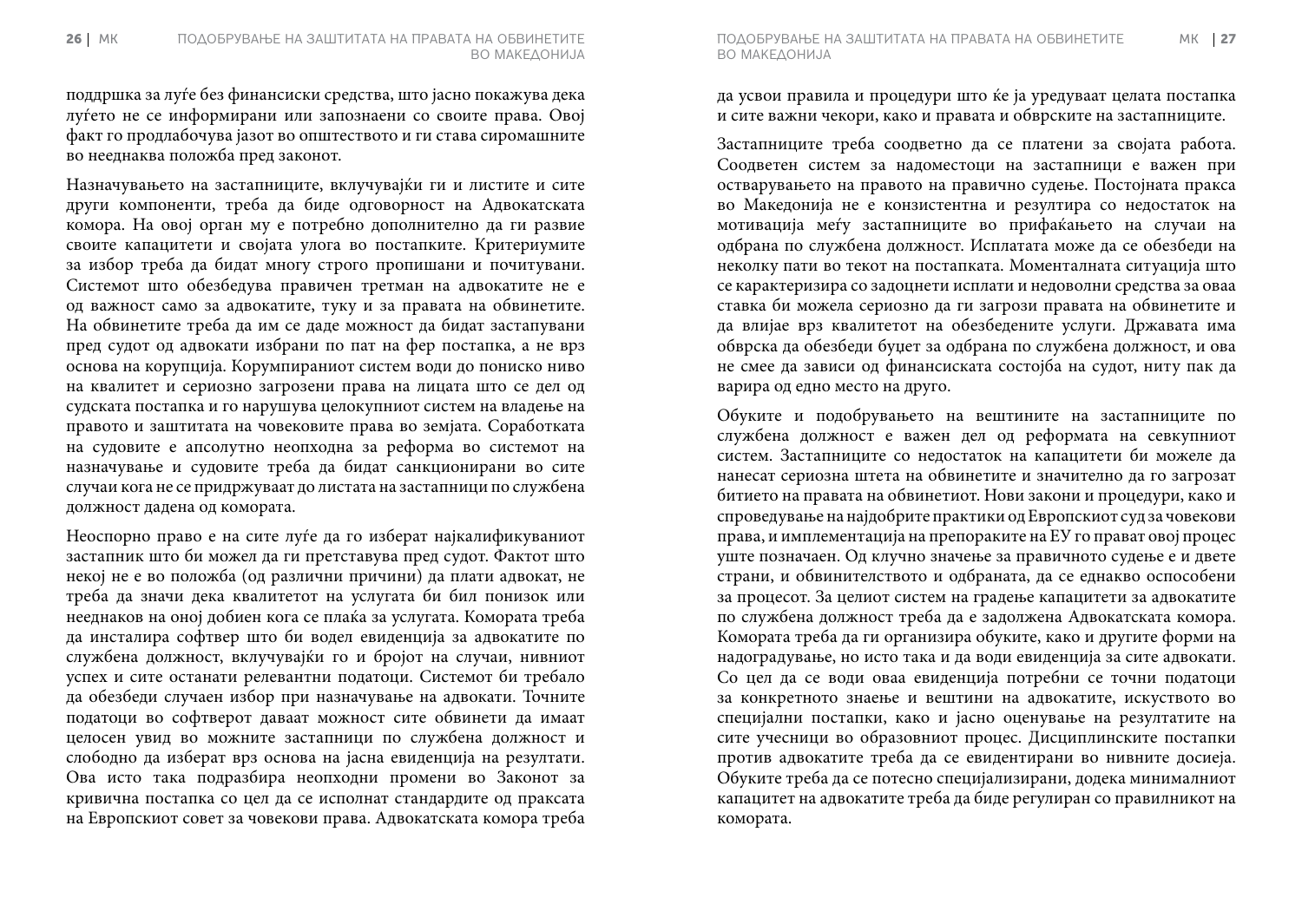#### 5. Препораки за политики

Со цел да се постигнат резултатите од документот, треба да се преземат следните практични чекори:

- ¡ Нови прописи во рамките на комората со сите правила и процедури за назначување на адвокати по службена должност;
- ¡ Изедначување на правилата за назначување на адвокатите по службена должност во сите судови;
- ¡ Ажурирање на листите на правни застапници по службена должност во комората барем еднаш годишно;
- ¡ Инсталирање на софтвер што би можел да ги следи сите правни застапници по службена должност;
- ¡ Санкции за судовите што не ја почитуваат листата на правни застапници по службена должност на Адвокатската комора;
- ¡ Воедначена тарифа за сите правни процедури со јасни разлики засновани на објективни критериуми;
- ¡ Промена во праксата на исплата на правните застапници по службена должност;
- ¡ Редовна исплата во определниот термин без одложување;
- ¡ Посебни буџети во судовите за исплата на одбраната по службена должност;
- ¡ Комората треба да преземе целосна одговорност за образованието и следењето на евиденцијата на правните застапници по службена должност;
- ¡ Вклучување на дисциплински постапки против застапниците во нивните досиеја;
- ¡ Промена на Законот за бесплатна правна помош со цел да се обезбеди правна помош за лицата што се соочуваат со кривични пријави;
- ¡ Подигнување на свеста на општата јавност за правото на адвокат по службена должност во случаи кога обвинетиот нема финансиски средства да плати за правно застапување.

#### Free/non-commercial circulation:

The statements and analyses expressed are solely those of authors and do not represent the position or policy of the Helsinki Committee for Human Rights in Republika Srpska. This policy paper is made possible by the support of the American people through the United States Agency for International Development (USAID) through the program "Balkans regional rule of law network" that has been implemented by the American Bar Association Rule of Law Initiative (ABA ROLI).